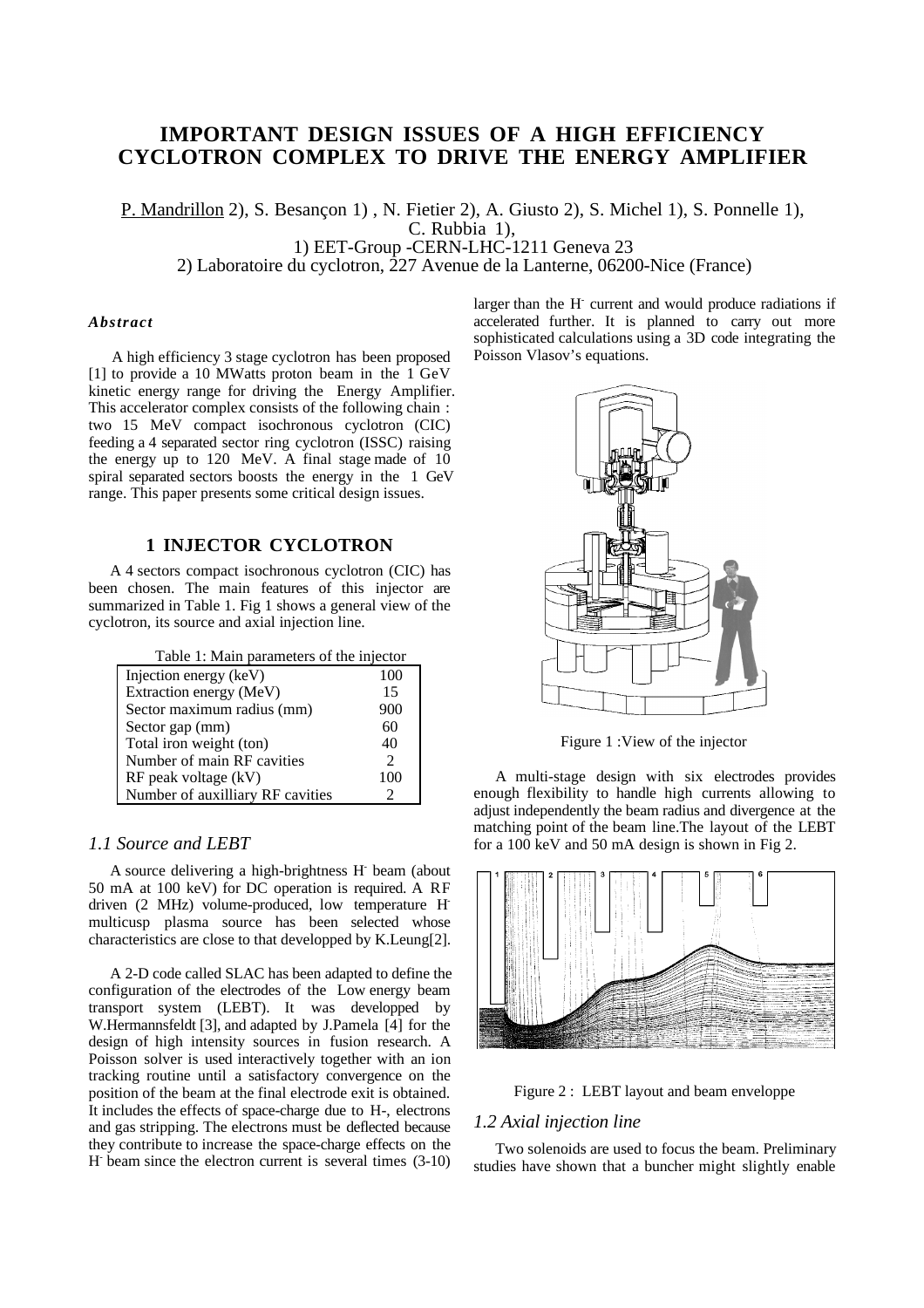to reduce the source current needed to reach the design current level in the cyclotron. The second solenoid is needed to focus the beam at the entrance of the inflector.Several diagnostics stations have to be inserted before the beam is deflected from its axial direction into the median plane.

A dedicated transport code BEAMLINSC has been developed in order to design beam lines with linear spacecharge effects. In addition to the usual optics elements bunchers and spiral inflectors can be included. In a first step the influence of the cyclotron magnetic field along its axis has been approximated by a solenoidal field where strength varies along the axis. A more accurate code using multiparticle is being developped in order to take into account non-linear effects due to space charge. These effects are present in the spiral inflector, where a strong coupling between the various beam coordinates is encountered. The magnetic feld in the center of the cyclotron being rather non-uniform, analytical expressions for the particle trajectories can not be used reliably and must be replaced by numerical integration in 3-D static magnetic and electric field maps. Knowing the particle positions without space charge effects, the electric field due to space charge is computed via FFT for solving Poisson's equation [5]. After smoothing procedures particle trajectories are computed again and so on until a satisfactory convergence (a few iterations) is obtained on the particle position at the inflector exit.

### *1.3 Magnet design*

After some preliminary 2-D and hard edge calculations the 3-D code MAFIA [6] has been used to design the magnet circuit. It turned out that preliminary geometrical sector shape was close enough so that only very few iterations with MAFIA have been needed. Starting from the map generated with the computer code MAFIA the equilibrium orbit code EUQUIL, indicates how far the generated field is from isochronism.

A mechanical study of the magnet deformations under the effect of the magnetic forces and own weight, has been carried out allowing to fix the final thickness of the yoke.

#### **2 BEAM DYNAMICS**

A dedicated code based on the micro-gap concept [7] computes the accelerated reference particle trajectory in the injector cyclotron median plane and check that the isochronism condition is satisfied. A 3-D multiparticle code TRACKSC3D using the potential maps in the gaps generated with MAFIA takes into account the various effects that occur in the injector cyclotron particularly in the central region where the beam quality is defined. This is a full 3-D PIC code using FFT technique to compute the beam-induced potential by solving Poisson's equation. This model could also be applied to study the dynamics in the ISSC and compared to the more crude one where space-charge effects have been taken into account by introducing a simple model [8]: at regular locations along the accelerated path, energy and momentum increments are computed from the analytical expression providing the

electric field generated by an ellipsoidal beam. At low energies, the beam is far from this kind of shape, its size is overestimated and the lectric field values are underestimated.

Preliminary simulations of the beam bunch behaviour under space-charge effects at various beam energy in the transfer line between the injector and ISSC have determined that 15 MeV would be an acceptable value of this parameter. In order to reduce the longitudinal debunching of the beam in the transfer lines, it is planned to combine an H<sup>+</sup> beam and an H<sup>-</sup> beam These two beams are synchronized so that the bunches are superposed in a straight portion of the ISSC injection line. A stripper is installed at the end of this line before the beam enters the ISSC magnetic field in order to get a "pure" H<sup>+</sup> beam. The beam bunches have been approximated in a first rough model as a set of cylinders.A more detailed study of the "bunch mixing" needs to be undertaken to get an accurate description of the injection conditions in the ISSC.

### **3 THE 200/1200 MEV OPTION**

In order to increase the beam power requirements from 10 mA.GeV to 12.5 mA.GeV the intensity has to be increased by 25 %. Keeping the same RF frequency (42 MHz) it might be interesting to increase the booster energy from 1 GeV to 1.2 and the number of sectors form 10 to 12 thus alllowing to use 2 additional RF cavities (8 instead of 6). In order not to increase too strongly the spiral of the sector edges of the booster cyclotron, it is advisable to increase the final energy of the ISSC from 120 to about 200 MeV. The main parameters of the ISSC and BSSC are presented in Table 2.

|                          | Inter | <b>Booster</b> | Inter          | <b>Booster</b> |
|--------------------------|-------|----------------|----------------|----------------|
|                          | (A)   | (A)            | (B)            | (B)            |
| Inject. energy (MeV)     | 15    | 120            | 15             | 200            |
| Ext.energy (MeV)         | 120   | 1000           | 200            | 1200           |
| current $(mA)$           | 12.5  | 12.5           | 10.4           | 10.4           |
| Rad. gain extr.(mm)      | 12    | 10             | 10             | 12             |
| Number of sectors        | 4     | 10             | 4              | 12             |
| Sector span in/ex $(dg)$ | 26/31 | 10/20          | 25/34          | 8/15           |
| Sector spir. $ext.(dg)$  | 0     | 12             |                | 14             |
| Number of cavities       | 2     | 6              | $\mathfrak{D}$ | 8              |
| Injec voltage (kV)       | 170   | 550            | 190            | 550            |
| Extr. voltage (kV)       | 340   | 1100           | 380            | 1100           |
| Total losses (MW)        | 0.44  | 1.8            | 0.63           | 2.4            |
| Flat-top harmonic        | 3     |                | 3              | 5              |

Table  $2 \cdot$  Parameters of the 2 options

The upper limit to increase the energy in the ISSC comes from the focussing point of view and is close to 200 MeV with a four sector machine operating without coils for providing an additional field gradient to the contribution obtained by the radial increase of the sector angular width and without spiraling the sectors.

Fig.3 shows a general view of the 12 sectors of the final booster and their surrounding yokes. It has been necessary to increase the field level in the sectors up to 2T in order to leave sufficient room at large radii to locate RF accelerating cavities.